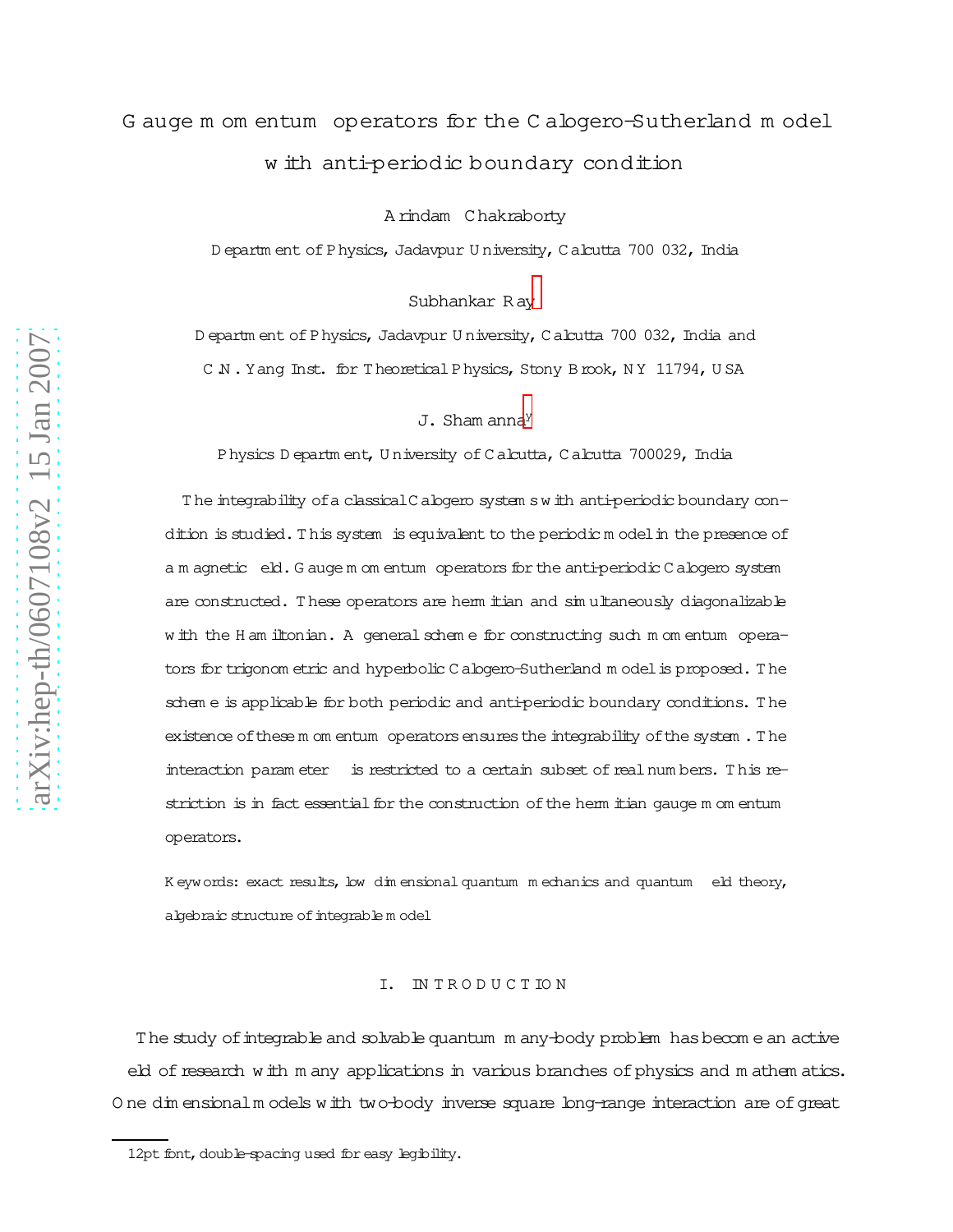physical interest as they are extensively used to est in ate the physical feature of several condensed matter system s, e.g., quantum halle  $ect.$ , Luttinger liquid<sup>2</sup>. They also have deep connections with Y ang-M ills theories<sup>3,4</sup>, soliton theory<sup>5</sup>, random m atrix m odels<sup>6</sup>, multivariable orthogonal polynom ials<sup>7</sup>, quantum gravity and black holes<sup>8</sup>. In system s of physical interest, these one-dim ensional m odels with appropriate inverse square long-range interaction are exactly solvable due to the highly restrictive spatial degrees of freedom. The spatial restriction however, introduces large quantum uctuations resulting in failure of the mean eld approach which works well in higher dim ensional system s.

Several integrable m odels in one dim ension have been proposed and constructed using the inverse square potential. The C abgero-Sutherland m odel  $(C SM)^{9,10}$  is one such m odel w ith applications in several physical system s. Thism odel provides a clear explanation of fractional exchange and exclusion statistics. In most other one-dimensional models, the de nition of fractional exchange statistics is rather obscure and incomplete. For spinless CSM, the fractional exchange statistics can be form ulated in the language of rst quantization by using the one dim ensional analogue of C hem-Sym on G auge theories<sup>11</sup>.

The CSM is also useful in the study of the fractional exclusion statistics based on the generalization of the exclusion principle<sup>12</sup>. The exclusion statistics is usually interpreted in tem s of real, pseudo and quasim om enta which describe the particle and hole type excitations of one dim ensional system  $s^{13}$ . In C alogero system s it is observed that two neighboring pseudo-m om enta are always separated by a number that depends on a statistical param eter present in the H am iltonian. The study of such particle and hole type excitations is in portant for constructing the basic them odynam ic functions of a system. In addition, the CSM Ham iltonian can be used to construct an e ective low energy model for anyons follow ing Luttinger liquid theory<sup>2</sup>. For integer values of interaction parameter, this type of one dimensional anyon system is equivalent to a coupled system of left and right moving edge-states of fractional quantum  $H$  alle  $ect<sup>4</sup>$ .

The N-particle H am iltonian of a general C alogero m odel represents a system of spinless non-relativistic particles interacting through a two-body potential and m ay be written as,

$$
H_N = \begin{matrix} X^N & X & X^N & X^N \\ 0 & 0 & 0 \end{matrix}
$$
 (1) 
$$
U(x_{jk}) = \begin{matrix} X^N & X^N & 0 \\ 0 & 0 & 0 \end{matrix}
$$
 (2) 
$$
U(x_{jk}) = \begin{matrix} 0 & 0 & 0 \\ 0 & 0 & 0 \end{matrix}
$$
 (3)

where, prime over the summation sign implies that the term s with  $j = k$  are omitted.

The two-body long-range potential is represented by U  $(x_{ik})$ , where  $x_{ik} = x_i - x_k$  is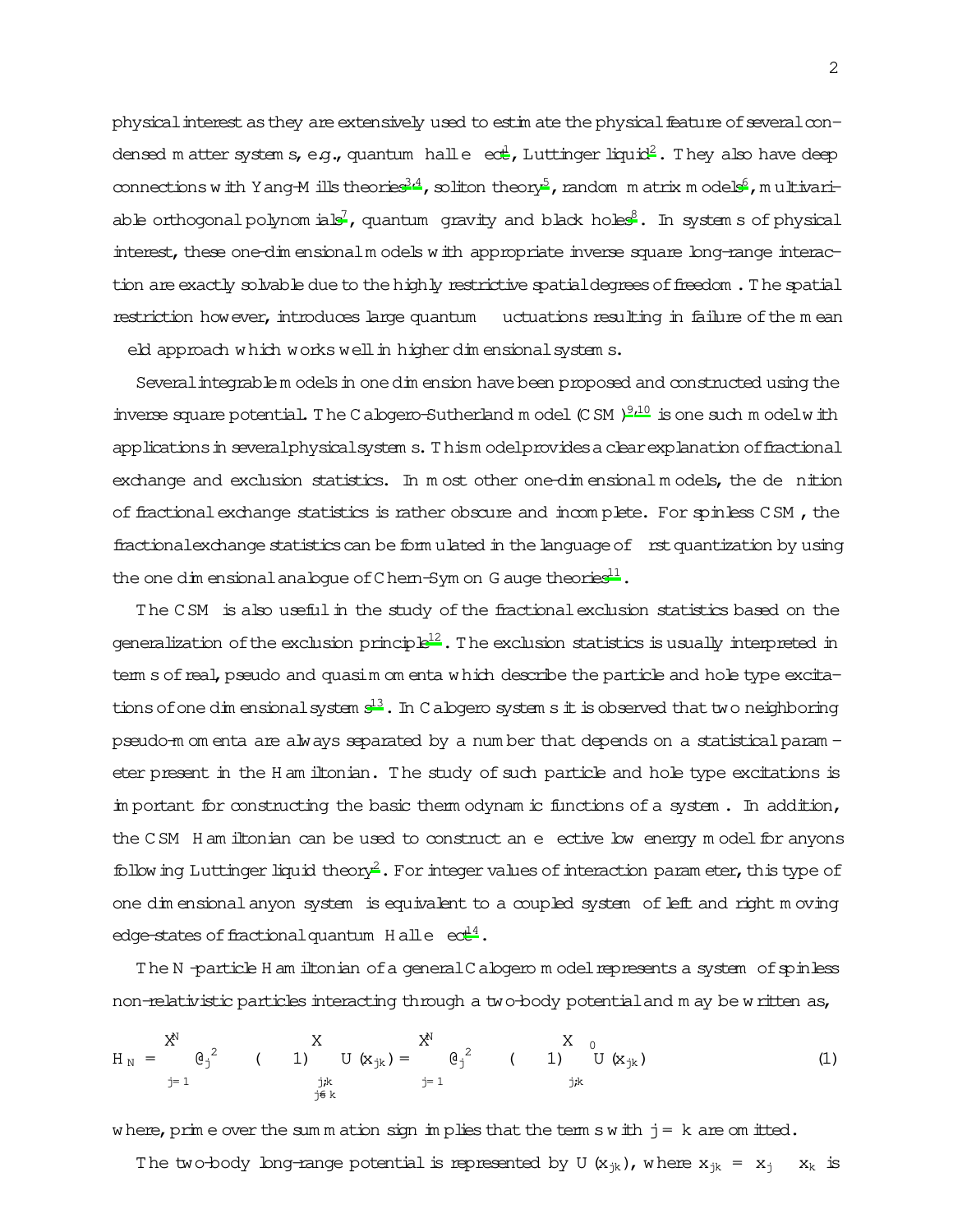the distance between particles at  $j$ -th and  $k$ -th sites and is a dimensionless interaction param eter. The two-body potentialU (x) is an even function and under periodic boundary condition has a general expression in term s of W eierstrass elliptic function<sup>15</sup>. This m ay be further reduced to the trigonom etric, hyperbolic and rational function by means of a lim iting procedure<sup>16</sup>. The original version of the C abover model assumed a two-body inverse square potential. The model was shown to be integrable by Calogero and Perelom  $ov^{17,18}$  using quantum Lax formulation and its explicit integration was performed by K richever<sup>19</sup>. The existence of a complete set of mutually commuting momentum operators that commute with the H am iltonian as well, also establishes the integrability of this model. The CSM with periodic boundary condition has been well studied in literature<sup>7,10,20,21,22</sup>. During the past decades the CSM s (both classical and spin system) have been actively explored in a variety of ways including the exchange operator form alism  $(EDF)^{23}$ , the D unkloperator approach<sup>20</sup>, reduction by discrete symmetries<sup>24</sup> and construction of Lax-pair<sup>25</sup>. The operators used in EOF or quantum Lax formulation are associated with certain types of root systems. The Cabgero type models may be obtained from the projection of free motion on a higher dimensionalmanifold.

This article investigates the Calogero system s for trigonom etric and hyperbolic types of long-range interactions with anti-periodic boundary conditions<sup>26</sup>. Such system s are equivalent to a periodic m odel in the presence of an external m agnetic eld. The trigonom etric form of the H am iltonian is obtained by m apping the one dimensional chain of particles on a circular ring. The hyperbolic version of the model is derived by expressing the potential in term s of W eierstrass  $\}$ -function<sup>27</sup>. The integrability is established by constructing gauge m om entum operators that are herm itian and are simultaneously diagonalizable with the H am iltonian. A general scheme for constructing such m om entum operators is proposed, for trigonom etric and hyperbolic types of C alogero system swith both periodic and anti-periodic boundary conditions. The existence of these commuting momentum operators ensures the integrability of the models under consideration. It is also shown in this article, that for periodic boundary condition the gauge m om entum operator exists for any real values of

whereas for anti-periodic case there is a restriction on the range of allowed values of  $\cdot$ . M or ever, for bosonic ( = 0) and fem ionic ( = 1) lim its, both periodic and anti-periodic m odels have identical spectra but this similarity is absent for any other value of .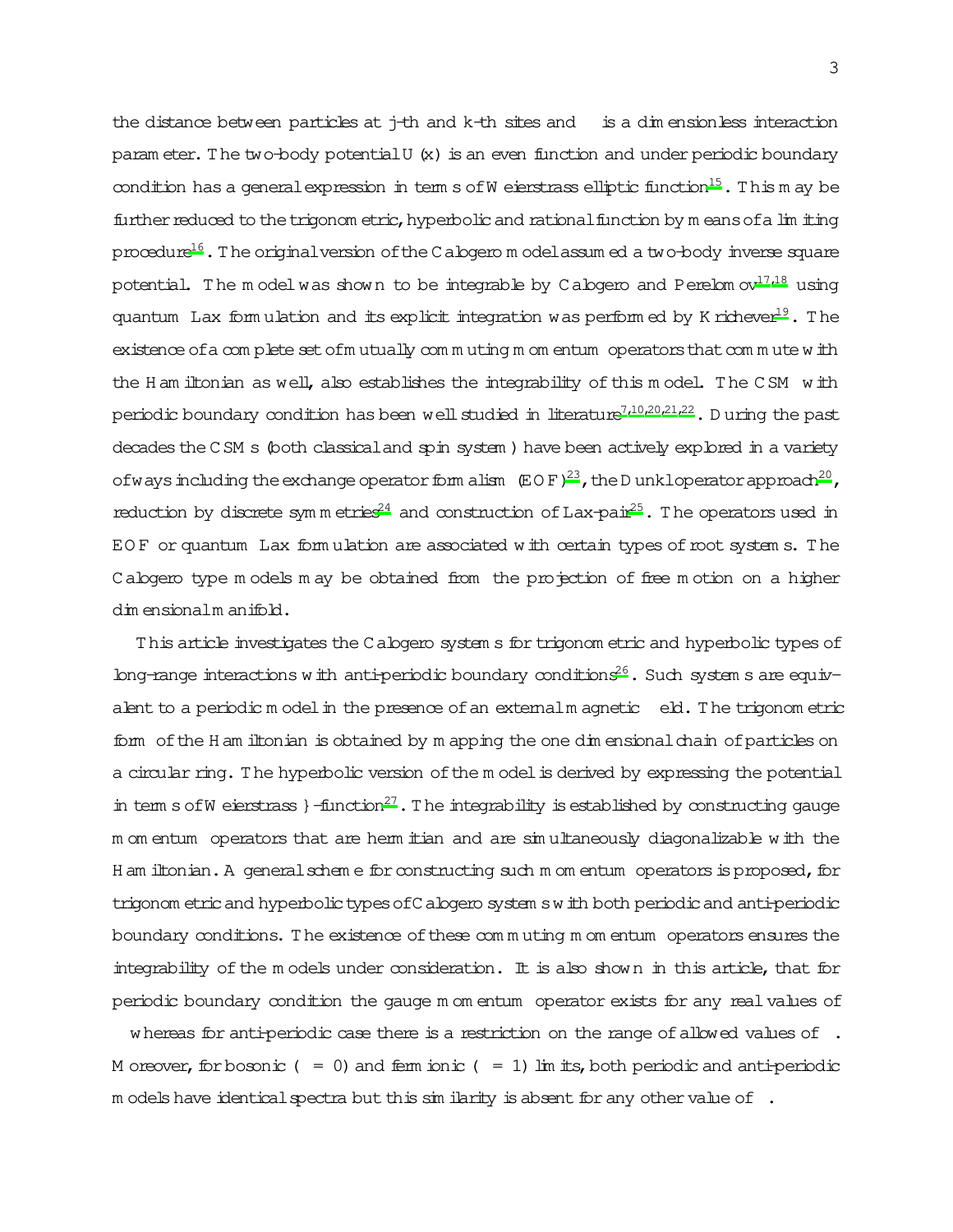## II. THE CALOGERO-SUTHERLAND MODEL W ITH TRIGONOM ETRIC TYPE INTERACTION

### A. Trigonom etric CSM with periodic boundary condition

Let us rst consider the general CSM; a one dimensional chain of classical particles with inverse square long-range interaction. The topological representation of this one dim ensional chain is simply a circular ring. In the absence of a magnetic eld, a particle transported adiabatically around the ring an integral number of times, does not take up any phase factor, and hence the eigenfunctions retain their initial form. Thus, the pairw ise interaction sum m ed over all possible pairs, around a circle of circum ference L, an in nite number of  $\lim \text{es}$  (  $\lim$  1 ) is given as,

$$
\lim_{\begin{array}{c} 1 \\ 1 \end{array}} \frac{1}{(x + nL)^2} = \frac{1}{(d(x))^2};
$$
 (2)

where x is the distance along the arc of the circle, between the particles at the j-th and k-th sites, and  $d(x_{jk})$  is the the chord distance between them. This chord length is given by, (See  $F \text{ig. 1}$ 

$$
d(x) = \frac{L}{m} \sin \frac{x}{L} \quad (3)
$$

H ence,

U (x) = 
$$
\frac{2}{L^2} \frac{1}{\sin^2 \frac{x}{L}}
$$

The H am iltonian then is given by,

<span id="page-3-0"></span>

FIG . 1: Interparticle distances d(x) and d( $x_{j+1}$  x<sub>j</sub>) for particles on a circular chain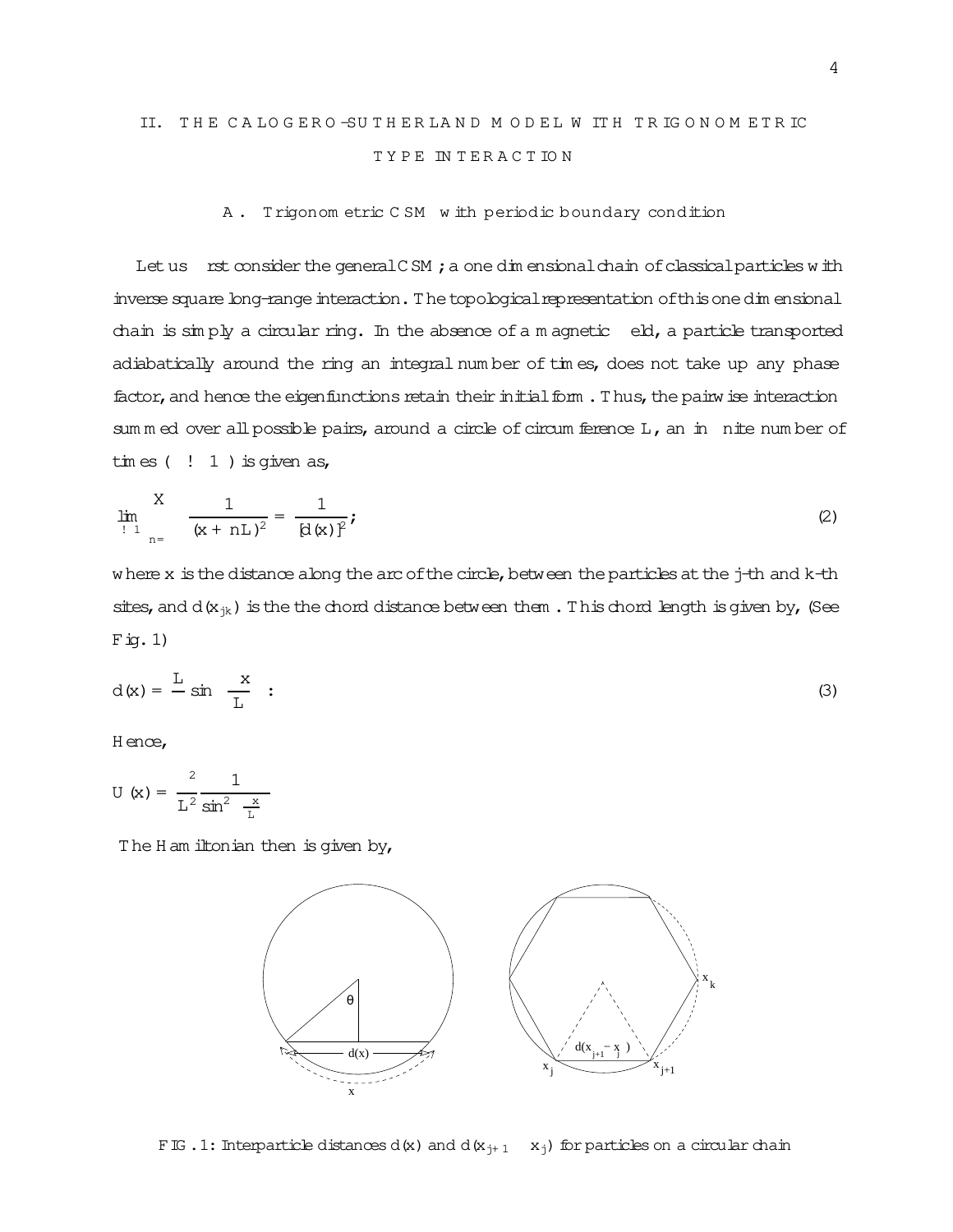$$
H_N = \sum_{j=1}^{X^N} \Theta_j^2 \qquad (1) \frac{2X}{L^2} \frac{0}{j^2} \frac{1}{\sin^2 (\frac{1}{L} x_{jk})}:
$$
 (4)

U sing standard trigonom etric identity, Eq.(4) becomes,

$$
H_N = \sum_{j=1}^{N^N} \left( \theta_j \right)^2 \frac{2}{4L^2} \left( 1 \right)^{N^0} \frac{1}{\sin^2 \left( \frac{1}{2L} x_{jk} \right)} + \frac{1}{\cos^2 \left( \frac{1}{2L} x_{jk} \right)} \quad . \tag{5}
$$

M aking a change of variable ( $=2L)x_1! x_1$  and rescaling the H am iltonian as  $(4L^2 = 2)H!$ H, we get the trigonom etric H am iltonian with periodic boundary condition as follows

$$
H_N^{t^+} = \begin{matrix} X^N & 0 & 1 \ 0 & 0 & 1 \end{matrix} \begin{matrix} X & 0 & 1 \ 0 & 0 & 1 \end{matrix} + \frac{1}{\cos^2(x_{jk})} : \tag{6}
$$

### <span id="page-4-2"></span><span id="page-4-1"></span>B. Trigonom etric CSM with anti-periodic boundary condition

The two-body interaction term in CSM Ham iltonian takes a di erent form when the boundary condition is changed to anti-periodic. The change in boundary condition signi es a change of certain symmetry consideration in the underlying algebraic structure of them odel. A general tw isted boundary condition arises when a m agnetic eld is applied transverse to the one dimensional ring considered above. Then, if a particle is transported adiabatically around the entire system n number of times, it picks up a net phase  $\exp$  (in ). The total pairw ise interaction summed over all possible pairs an in nite number of times around a circle of circum ference  $L$  is given by,

$$
\frac{\mathbf{x}^1}{(\mathbf{x} + \mathbf{n} \mathbf{L})^2} : \frac{\exp(i \mathbf{n})}{(\mathbf{x} + \mathbf{n} \mathbf{L})^2}
$$
 (7)

The above sum m ation can be evaluated if we m ake the choice,

<span id="page-4-0"></span>= 2 p=q; with p; q relative prime; and  
n = jq+ k; with j; k integers such that 
$$
1 < j < +1
$$
; and 0 k (q 1): (8)

U sing the above, the interaction term becomes,

$$
\frac{\dot{x}^{1}}{(x + nL)^{2}} = \frac{\dot{x}^{1} \dot{x}^{1}}{(x + nL)^{2}} = \frac{x^{1} \dot{x}^{1}}{(x + kL) + (qL)j^{2}} = \frac{x^{1}}{(x + kL) + (qL)j^{2}} = \frac{x^{1}}{(x + kL) + (qL)j^{2}} = \frac{x^{1}}{(x + kL) + (qL)j^{2}} = \frac{x^{1}}{(x + kL) + (qL)j^{2}} = \frac{x^{1}}{(x + kL) + (qL)j^{2}} = \frac{x^{1}}{(x + kL) + (qL)j^{2}} = \frac{x^{1}}{(x + kL) + (qL)j^{2}} = \frac{x^{1}}{(x + kL) + (qL)j^{2}} = \frac{x^{1}}{(x + kL) + (qL)j^{2}} = \frac{x^{1}}{(x + kL) + (qL)j^{2}} = \frac{x^{1}}{(x + kL) + (qL)j^{2}} = \frac{x^{1}}{(x + kL) + (qL)j^{2}} = \frac{x^{1}}{(x + kL) + (qL)j^{2}} = \frac{x^{1}}{(x + kL) + (qL)j^{2}} = \frac{x^{1}}{(x + kL) + (qL)j^{2}} = \frac{x^{1}}{(x + kL) + (qL)j^{2}} = \frac{x^{1}}{(x + kL) + (qL)j^{2}} = \frac{x^{1}}{(x + kL) + (qL)j^{2}} = \frac{x^{1}}{(x + kL) + (qL)j^{2}} = \frac{x^{1}}{(x + kL) + (qL)j^{2}} = \frac{x^{1}}{(x + kL) + (qL)j^{2}} = \frac{x^{1}}{(x + kL) + (qL)j^{2}} = \frac{x^{1}}{(x + kL) + (qL)j^{2}} = \frac{x^{1}}{(x + kL) + (qL)j^{2}} = \frac{x^{1}}{(x + kL) + (qL)j^{2}} = \frac{x^{1}}{(x + kL) + (qL)j^{2}} = \frac{x^{1}}{(x + kL) + (qL)j^{2}} = \frac{x^{1}}{(x + kL) + (qL)j^{2}} = \frac{x^{1}}{(x + kL) + (qL)j^{2}} = \frac{x^{1}}{(x + kL) + (qL)j^{2}} = \frac{x^{1}}{(x + kL) + (qL)j^{2}} = \frac{x^{
$$

The last expression represents an interaction when the system is subjected to a general tw isted boundary condition. The m odel can be viewed as a system of interacting particles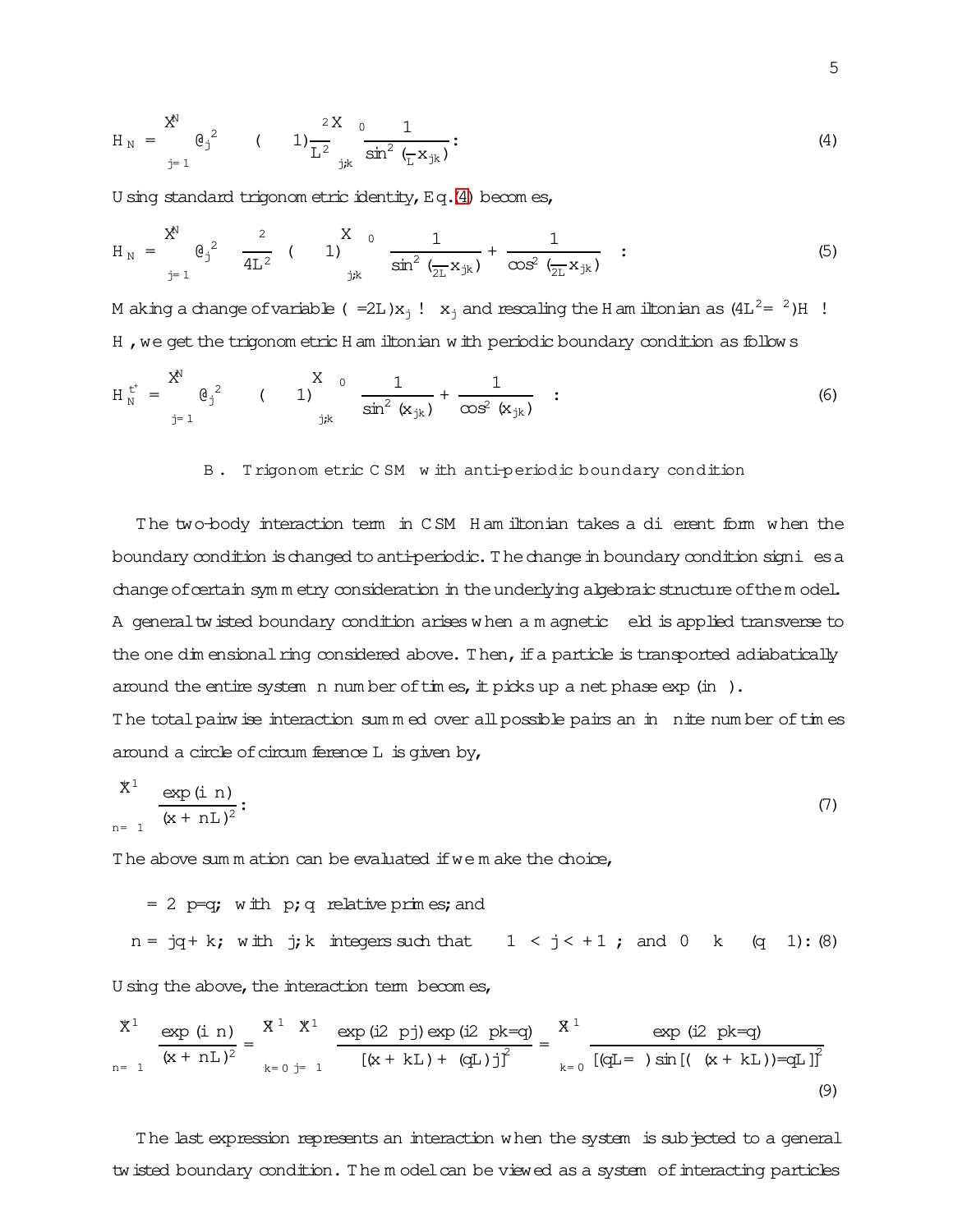residing on a circle with circum ference  $qL$ . For  $p=q = 1=2$  this corresponds to an anti-periodic boundary condition<sup>26</sup>. In this case the sum in Eq. (9) m ay be written as

$$
\frac{X^{1}}{k=0} \frac{\exp(i k)}{[(2L=1)\sin[(k+ kL))=2L]_{1}^{2}} = \frac{1}{[(2L=1)\sin[(k+2L)]^{2}} \frac{1}{[(2L=1)\sin[(k+L))=2L]_{1}^{2}}
$$

$$
= \frac{1}{4L^{2}\sin^{2}[(k+2L)]^{2}} \frac{1}{4L^{2}\cos^{2}[(k+2L)]^{2}} (10)
$$

The above expression represents the potential term for the Calogero system with antiperiodic boundary condition. M aking a change of variable ( $=2L)x_1$  !  $x_1$  and rescaling the H am iltonian as  $(4L^2 = 2)H$  ! H, the trigonom etric H am iltonian with anti-periodic boundary condition, denoted by  $H_{N}^{t}$ , is written as

$$
H_N^{\text{t}} = \sum_{j=1}^{X^N} \Theta_j^2
$$
 ( 1)  $\frac{X}{j!}$  0  $\frac{1}{\sin^2 (x_{jk})}$   $\frac{1}{\cos^2 (x_{jk})}$  : (11)

<span id="page-5-0"></span>The two H am iltonians in Eq. (6) and Eq. (11) m ay be expressed in a compact form as,

$$
H_N^{\text{t}} = \frac{X^N}{j=1} \theta_j^2
$$
 (1)  $\stackrel{X}{\underset{j,k}{\text{y}}(x_{jk})} R(x_{jk})$   $R(x_{jk})$  (12)

where, the upper sign is for the periodic and the lower sign is for the anti-periodic case.  $V(x)$  and R  $(x)$  are even functions of x.

#### C. Construction of commuting gauge momentum operators

In order to construct the gauge m om entum operators we introduce the exchange operator ik which preserves the function space under exchange of coordinates of the particles. The exchange operator  $_{ik}$  has the follow ing properties,

- 1.  ${}_{ik}f(x_1;::;x_i;::;x_k;::;x_N) = f(x_1;::;x_k;::;x_i;::;x_N)$ .
- 2.  ${}_{ik} = {}_{ki}$ .
- 3.  $\frac{2}{1} = 1$ .
- 4. ij jk = ik ij = jk ik ·
- 5. ij kl<sup>=</sup> kl ij ·
- 6.  ${}_{ik}x_k = x_i$ .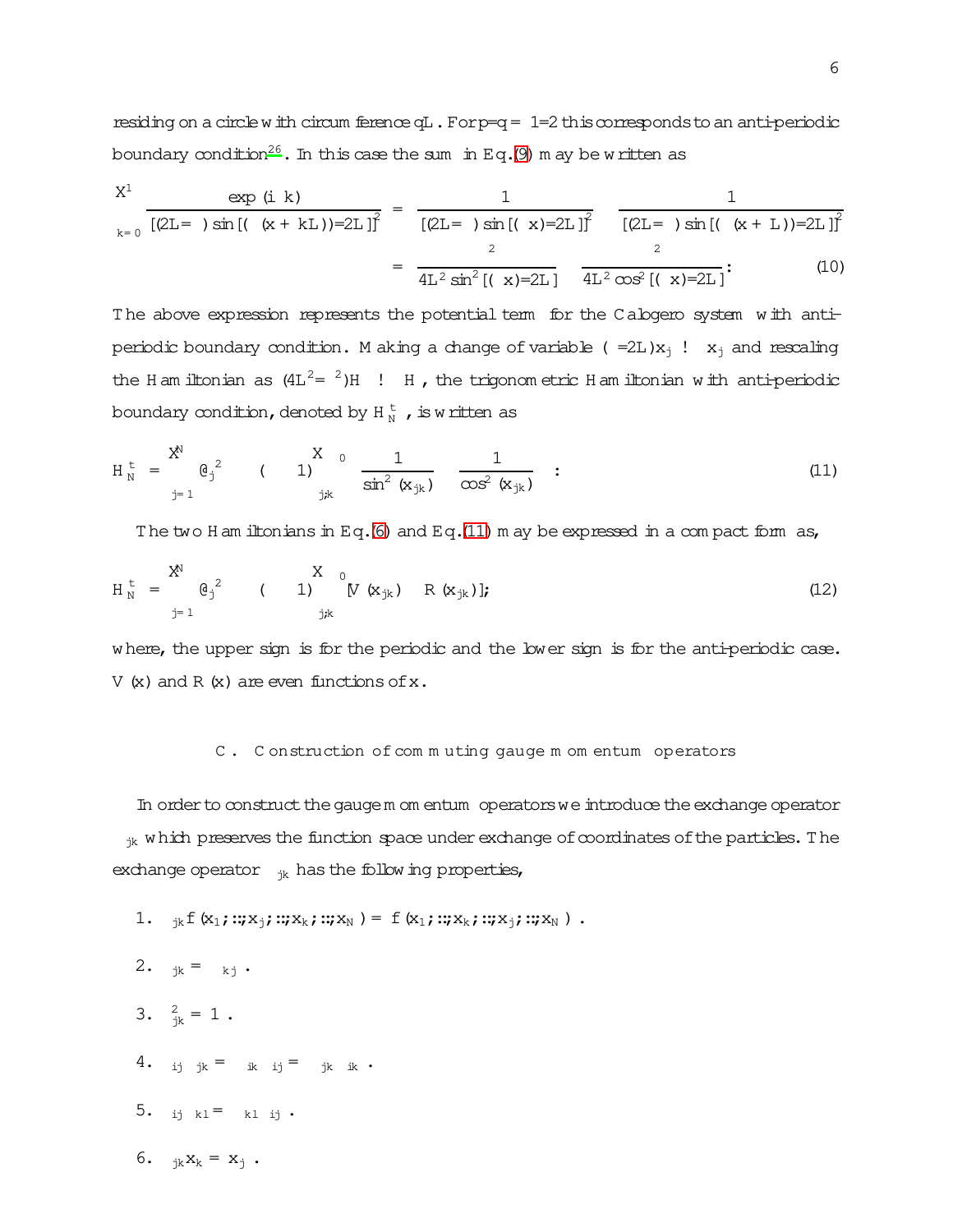<span id="page-6-5"></span>Let us de ne

$$
v(x) = \frac{1}{2} \frac{d}{dx} hV(x); \qquad r(x) = \frac{1}{2} \frac{d}{dx} hR(x); \qquad (13)
$$

It can be easily shown that  $r(x) = 1$ . From the dention it is clear that  $v(x)$ and  $r(x)$  are odd functions of x. U sing the exchange operator  $_{ij}$ , we de ne the gauge m om entum operators  $fd_i\overrightarrow{jj} = 1::N g$  in term s of the functions v(x) and r(x) as

<span id="page-6-3"></span>
$$
d_j = \varrho_j + \n\begin{array}{ccccc}\nX & & & & & \\
N & & & & & \\
N & & & & & \\
k & & & & & \\
k & & & & & \\
k & & & & & \\
k & & & & & \\
k & & & & & \\
k & & & & & \\
k & & & & & \\
k & & & & & \\
k & & & & & \\
k & & & & & \\
k & & & & & \\
k & & & & & \\
k & & & & & \\
k & & & & & \\
k & & & & & \\
k & & & & & \\
k & & & & & \\
k & & & & & \\
k & & & & & \\
k & & & & & \\
k & & & & & \\
k & & & & & \\
k & & & & & \\
k & & & & & \\
k & & & & & \\
k & & & & & \\
k & & & & & \\
k & & & & & \\
k & & & & & \\
k & & & & & \\
k & & & & & \\
k & & & & & \\
k & & & & & \\
k & & & & & \\
k & & & & & \\
k & & & & & \\
k & & & & & \\
k & & & & & \\
k & & & & & \\
k & & & & & \\
k & & &
$$

<span id="page-6-0"></span> $_1$  () and  $_2$  () being real functions of . To ensure integrability, we require the m om entum operators to satisfy the following relations,

$$
[j]_j \mathbf{d}_k] = 0 \tag{15}
$$

<span id="page-6-4"></span>
$$
X^N
$$
  
\n
$$
d_j^2 = H_N^t + \text{constant:}
$$
\n(16)

<span id="page-6-1"></span>
$$
[d_j; d_k] = 0:
$$
 (17)

$$
\left[\mathbf{d}_{j}\mathbf{j}H_{N}^{\mathrm{t}}\right]=0\tag{18}
$$

This implies that  $r(x)$  and  $v(x)$  must obey the following restrictions

<span id="page-6-2"></span>
$$
\frac{d}{dx}v(x) = V(x) ; \t v2(x) = V(x) + constant \t(19)\n\frac{d}{dx}r(x) = R(x) ; \t r2(x) = R(x) + constant \t(20)
$$

M aking use of the properties of the m om entum operators  $\mathbb{E}q.(15) \pm q.(18)$  and  $\mathbb{E}q.(19)$ , the m om entum operators  $fd_j$   $jj = 1$  ::: N g in Eq. (14) can be written as,

$$
d_j = \theta_j \qquad \qquad 1 \qquad ( \qquad ) \qquad \text{cot}(x_{jk}) \qquad j_k + 2 \qquad ( \qquad ) \qquad \text{tan}(x_{jk}) \qquad j_k: \qquad (21)
$$

For the system with periodic boundary condition, Eq. (16) is true for  $_1( ) = 11$ and  $_2$  () = ;1 whereas for anti-periodic boundary condition, the same form of m om entum operators dem and  $_1$  ( ) = ;1 and  $_2$  ( ) =  $\frac{1}{2}$  [l  $\frac{P}{1+4-4^2}$ ]. From the above values of  $_1$  ( ) and  $_2$  ( ) it is observed that for bosonic ( = 0) and ferm ionic ( = 1)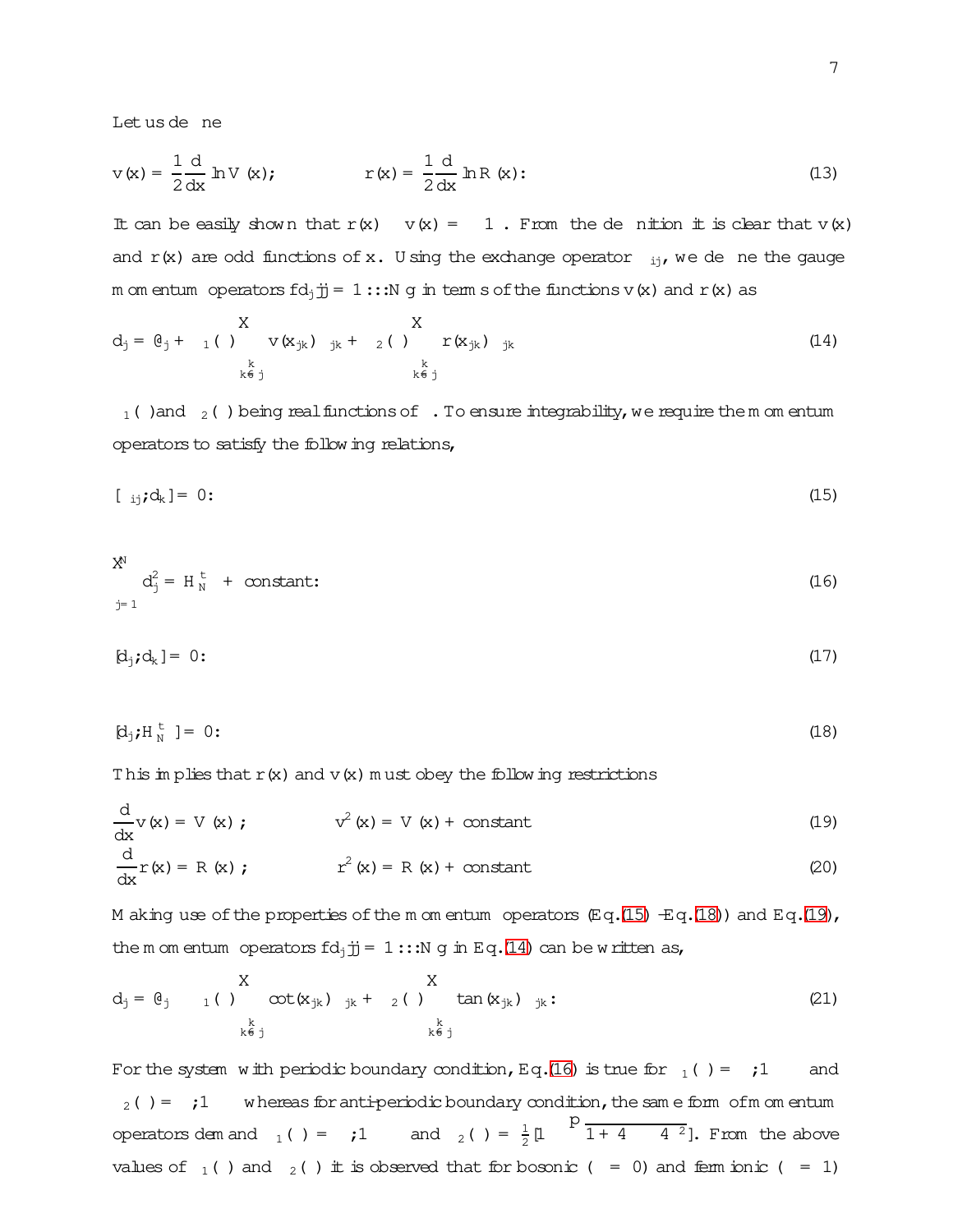lim its, the spectra of periodic and anti-periodic m odels are identical. There does not exist any other , for which such an identical spectrum is obtained for periodic and anti-periodic m odels. This can be readily checked by putting  $= 0;1$  in the respective H am iltonians.

It is further noted that the spectrum for anti-periodic case is real for a restricted range ofvalues of , i.e.,  $\frac{1}{2}$   $\frac{1}{2}$ 1  $\frac{1}{2}$  +  $\frac{1}{2}$  unlike its periodic counterpart.

# III. THE CALOGERO-SUTHERLAND MODEL WITH HYPERBOLIC TYPE IN T E R A C T IO N

The hyperbolic form of the CSM m ay be obtained by taking the lim it of the W eierstrass }-function which is a doubly periodic even elliptic function. It is an analytic function except at points which are double poles congruent to the vertices of the period parallelogram. Let us consider the W eierstrass  $-$ function given as<sup>[27](#page-12-20)</sup>

$$
(\mathbf{x}) = \frac{2P_1}{2P_1} \exp \frac{\mathbf{x}^2}{2P_1} \sin \frac{\mathbf{x}}{2P_1} \frac{\dot{\mathbf{x}}}{n=1}^1 \frac{1}{(1-q^{2n})^2} \mathbf{A} ; \qquad (22)
$$

where,  $P_1$ ,  $P_2$  are the half-period m agnitudes,  $q=$  exp(i  $P_2=P_1$ ) and  $1 = \frac{d}{dz}$   $ln$  (z) $j_1$ . The }-function with period  $2P_1$  and  $2P_2$  is given by

$$
g(x \oplus P_1; 2P_2) = \frac{d^2}{dx^2} \ln(x); \qquad (23)
$$

A. H yperbolic extension of the CSM w ith periodic and anti-periodic boundary

### <span id="page-7-3"></span><span id="page-7-1"></span><span id="page-7-0"></span>conditions

The CSM H am iltonian with elliptic type interaction under periodic and anti-periodic boundary condition iswritten as

$$
H_N^e = \bigotimes_{j=1}^{X^N} \theta_j^2
$$
 (1)  $\bigotimes_{j,k} \{x_{jk} \oplus P_1; 2P_2\}$  (24)

The plus and m inus sign represent the periodic and anti-periodic cases respectively. In view ofEq. $(23)$  and Eq. $(22)$ 

<span id="page-7-2"></span>
$$
\{ \exp_{1} 2P_{2} \}_{\frac{1}{2}! \ 0} = \frac{2}{4P_{1}^{2}} \csc^{2} \frac{x}{2P_{1}} + C_{1}; \text{ and}
$$
  

$$
\{ \exp_{1} 2P_{1}; 2P_{2} \}_{\frac{1}{2}! \ 0} = \frac{2}{4P_{1}^{2}} \sec^{2} \frac{x}{2P_{1}} + C_{2}; \tag{25}
$$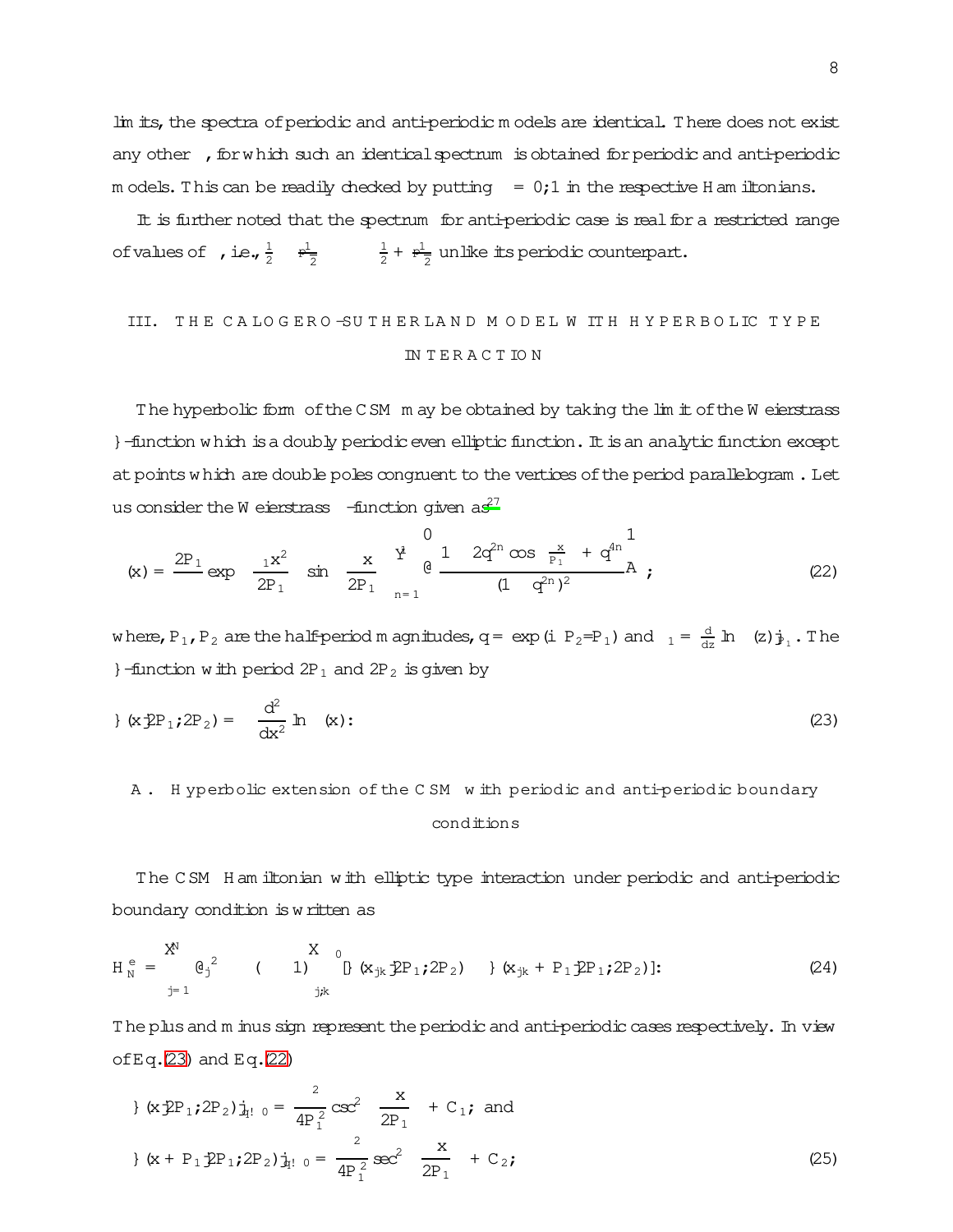where  $C_1$   $C_2$  are constants, which will henceforth beignored as they signify a trivial constant shift in the spectrum of the H am iltonian. Putting  $P_1 = L$  in Eq[.\(25\)](#page-7-2) and using the result in Eq[.\(24\)](#page-7-3) we get the trigonom etric H am iltonian. On the other hand, replacing P<sub>1</sub> by iL we get

$$
\{x \text{ in } (x \text{ in } (2P_2) \text{ in } \mathbb{R}^2 \text{ such that } \frac{2}{2} \text{ such that } (2P_2) \text{ in } \mathbb{R}^2 \text{ such that } \frac{2}{4} \text{ in } (2P_2) \text{ in } \mathbb{R}^2 \text{ such that } \frac{2}{4} \text{ in } (2P_2) \text{ in } \mathbb{R}^2 \text{ such that } \frac{2}{4} \text{ in } (2P_2) \text{ in } \mathbb{R}^2 \text{ such that } \frac{2}{4} \text{ in } (2P_2) \text{ in } (2P_2) \text{ in } \mathbb{R}^2 \text{ such that } \frac{2}{4} \text{ in } (2P_2) \text{ in } (2P_2) \text{ in } \mathbb{R}^2 \text{ such that } \frac{2}{4} \text{ in } (2P_2) \text{ in } (2P_2) \text{ in } \mathbb{R}^2 \text{ such that } \frac{2}{4} \text{ in } (2P_2) \text{ in } (2P_2) \text{ in } \mathbb{R}^2 \text{ such that } \frac{2}{4} \text{ in } (2P_2) \text{ in } (2P_2) \text{ in } (2P_2) \text{ in } (2P_2) \text{ in } (2P_2) \text{ in } (2P_2) \text{ in } (2P_2) \text{ in } (2P_2) \text{ in } (2P_2) \text{ in } (2P_2) \text{ in } (2P_2) \text{ in } (2P_2) \text{ in } (2P_2) \text{ in } (2P_2) \text{ in } (2P_2) \text{ in } (2P_2) \text{ in } (2P_2) \text{ in } (2P_2) \text{ in } (2P_2) \text{ in } (2P_2) \text{ in } (2P_2) \text{ in } (2P_2) \text{ in } (2P_2) \text{ in } (2P_2) \text{ in } (2P_2) \text{ in } (2P_2) \text{ in } (2P_2) \text{ in } (2P_2) \text{ in } (2P_2) \text{ in } (2P_2) \text{ in } (2P_2) \text{ in } (2P_2) \text{ in } (2P_2) \text{ in } (2P_
$$

Changing the variable (=2L) $x_i$  !  $x_i$  we get the hyperbolic extension of the periodic H am iltonian as

!

!

$$
H_N^h = \frac{X^N}{j-1} \theta_j^2
$$
 (1)  $\frac{X_0}{\sinh^2(x_{jk})} \frac{1}{j^k} \frac{X_0}{\cosh^2(x_{jk})}$  : (27)

Following calculation similar to that in the trigonom etric anti-periodic case (Sec[.IIB\)](#page-4-2), the hyperbolic H am iltonian in the anti-periodic model can be written in the following form,

$$
H_N^{h^+} = \frac{X^N}{j=1} \theta_j^2
$$
 (1)  $\frac{X_0}{j,k} \frac{1}{\sinh^2(\mathbf{x}_{jk})} + \frac{X_0}{j,k} \frac{1}{\cosh^2(\mathbf{x}_{jk})}$  : (28)

The above two H am iltonians can be written in the following compact form

$$
H_N^h = \sum_{j=1}^{X^N} \theta_j^2
$$
 (1)  $\sum_{j,k}^N (x_{jk}) R(x_{jk})$ ]; (29)

where the m inus sign corresponds to the periodic case and the plus sign to the anti-periodic case.

### B . G auge m om entum operators for the hyperbolic extensions

U sing v(x) and r(x) as denced in Eq[.\(13\)](#page-6-5), we can construct the m om entum operators for the hyperbolic m odels. O ne m ay easily verify that  $r(x) \quad v(x) = 1$ . The gauge m om entum operatorsm ust satisfy the following properties to ensure the integrability ofthe hyperbolic m odels.

$$
[j_{ij};d_k]=0:
$$
 (30)

$$
x^N
$$
  
\n
$$
d_j^2 = H_N^h + \text{constant:}
$$
\n(31)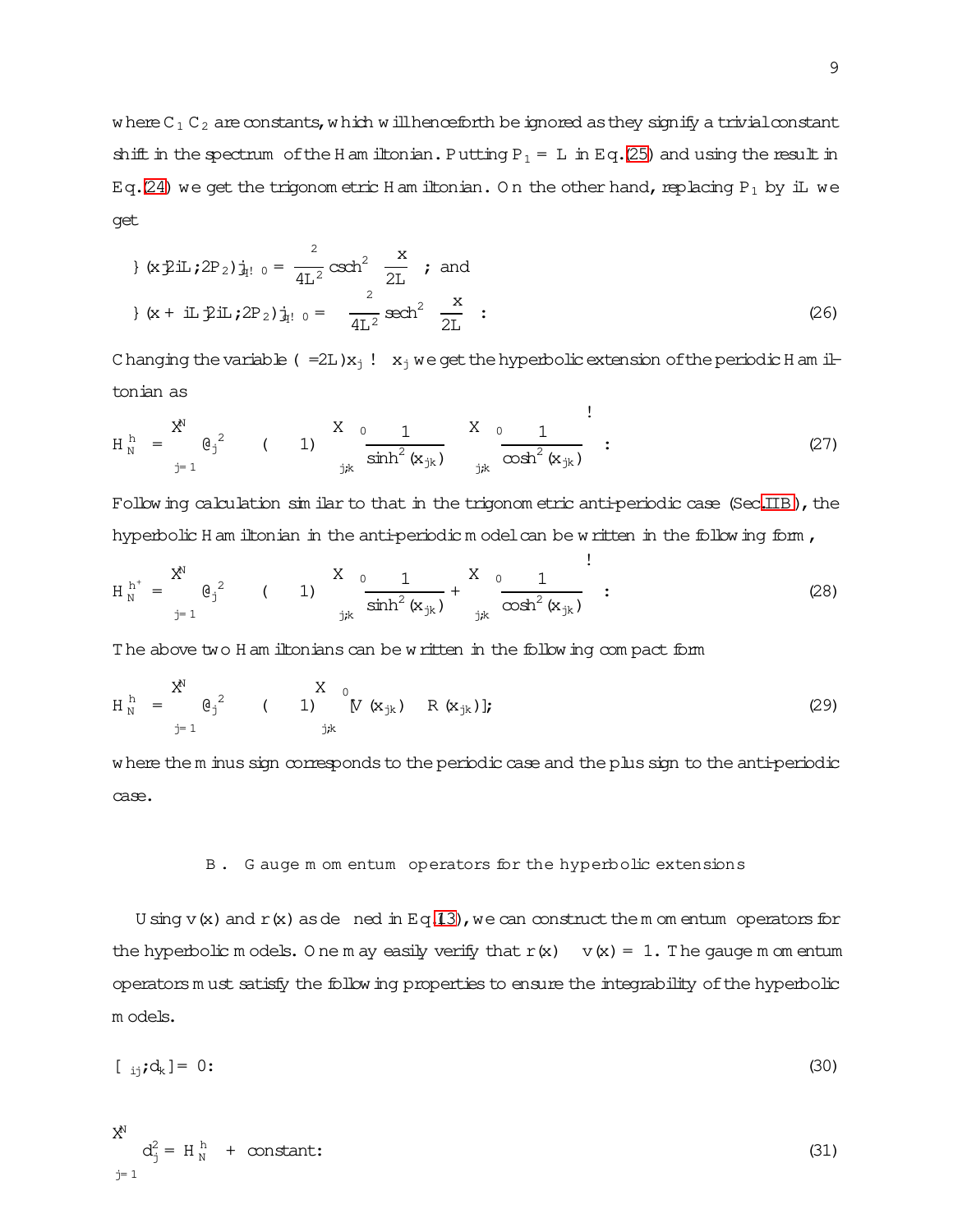$$
[d_j; d_k] = 0:
$$
 (32)

$$
\left[\mathbf{d}_j\mathbf{H}_N^{\mathrm{h}}\right] = 0 \tag{33}
$$

The above properties in turn imply that  $v(x)$  and  $r(x)$  be such that

$$
\frac{d}{dx}v(x) = V(x) ; \qquad v^2(x) = V(x) + constant
$$
  

$$
\frac{d}{dx}r(x) = R(x) ; \qquad r^2(x) = R(x) + constant
$$

From the above, we m ay write the m om entum operators for the hyperbolic models as

$$
d_j = \theta_j \t x \t x_{jk} \t y_{jk} \t y_{jk} \t z()
$$

The dependence of  $_1$  () and  $_2$  () on and the restrictions in posed on the values of is sim ilar to that obtained for trigonom etric models.

#### IV. CONCLUSION

In this article, we have studied the classical C alogero system with anti-periodic boundary condition. This system is equivalent to a C alogero system with periodic boundary condition in the presence of a transverse magnetic eld. Though the presence of a magnetic eld m akes the system physically interesting, the anti-periodic C alogero system s are not widely studied. The reason perhaps lies in the fact that certain algebraic symmetries based on the root systems present in the periodic case are not available in the anti-periodic case. This m akes the anti-periodic CSM m ore di cult and involved.

In this article, the integrability of the C alogero system with anti-periodic boundary condition has been established by constructing a fam ily of commuting momentum operators. We have shown that, for certain restrictions on the values of the interaction parameter, the m om entum operators are hem itian. Relevant extensions of the system, both classical and spin cases, should be an interesting subject of future study for investigating integrability and solvability.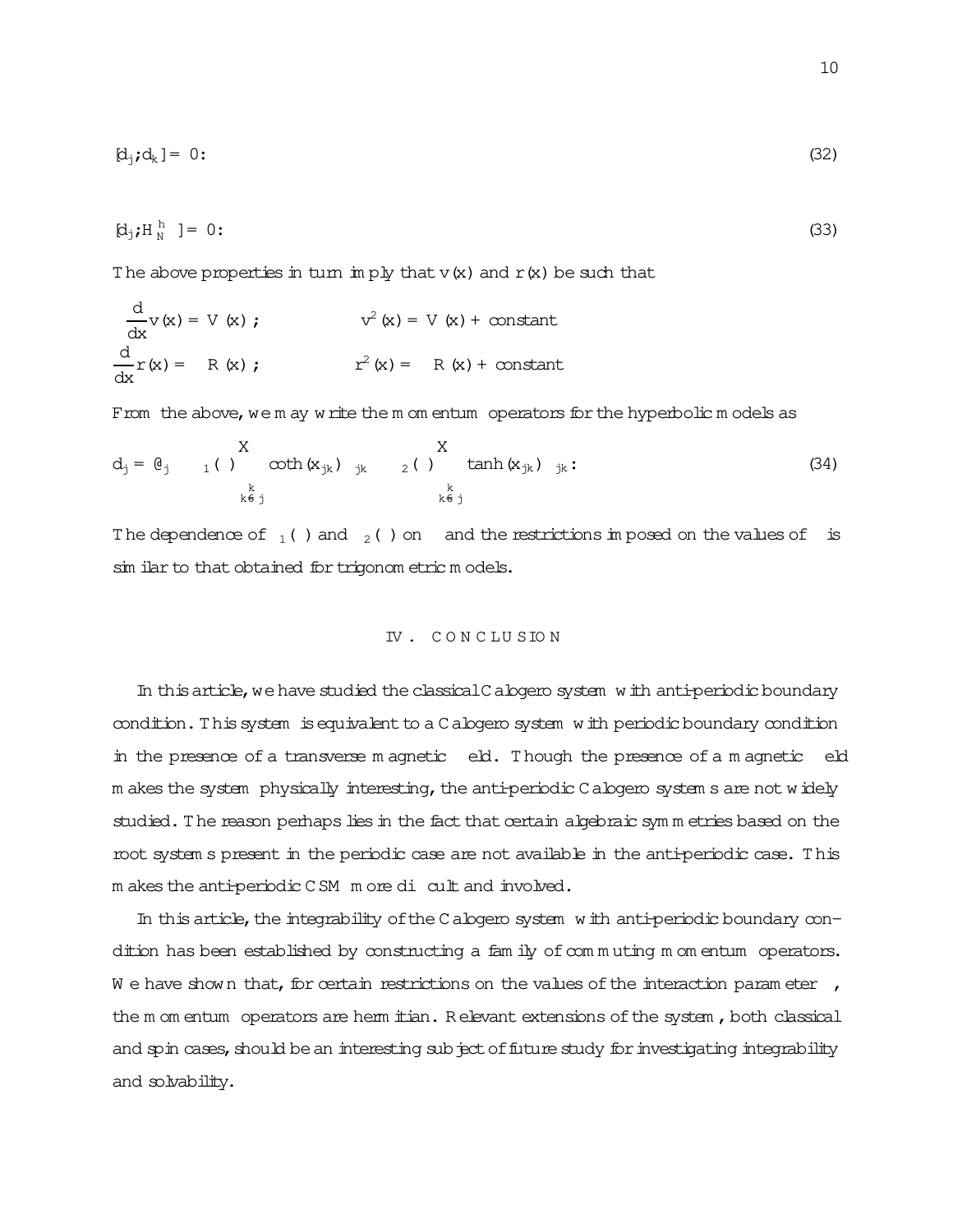The com m utation property of the gauge m om entum operators is explicitly dem onstrated in thisappendix.

The general form of a gauge m om entum operator is,

$$
d_j = \mathbf{e}_j + \begin{array}{ccc} X & X \\ 1 & X_{jm} \\ m_{j} & m_{j} \\ m_{j} & m_{j} \\ m_{j} & m_{j} \\ m_{j} & m_{j} \\ m_{j} & m_{j} \\ m_{j} & m_{j} \\ m_{j} & m_{j} \\ m_{j} & m_{j} \\ m_{j} & m_{j} \\ m_{j} & m_{j} \\ m_{j} & m_{j} \\ m_{j} & m_{j} \\ m_{j} & m_{j} \\ m_{j} & m_{j} \\ m_{j} & m_{j} \\ m_{j} & m_{j} \\ m_{j} & m_{j} \\ m_{j} & m_{j} \\ m_{j} & m_{j} \\ m_{j} & m_{j} \\ m_{j} & m_{j} \\ m_{j} & m_{j} \\ m_{j} & m_{j} \\ m_{j} & m_{j} \\ m_{j} & m_{j} \\ m_{j} & m_{j} \\ m_{j} & m_{j} \\ m_{j} & m_{j} \\ m_{j} & m_{j} \\ m_{j} & m_{j} \\ m_{j} & m_{j} \\ m_{j} & m_{j} \\ m_{j} & m_{j} \\ m_{j} & m_{j} \\ m_{j} & m_{j} \\ m_{j} & m_{j} \\ m_{j} & m_{j} \\ m_{j} & m_{j} \\ m_{j} & m_{j} \\ m_{j} & m_{j} \\ m_{j} & m_{j} \\ m_{j} & m_{j} \\ m_{j} & m_{j} \\ m_{j} & m_{j} \\ m_{j} & m_{j} \\ m_{j} & m_{j} \\ m_{j} & m_{j} \\ m_{j} & m_{j} \\ m_{j} & m_{j} \\ m_{j} & m_{j} \\ m_{j} & m_{j} \\ m_{j} & m_{j} \\ m_{j} & m_{j} \\ m_{j} & m_{j} \\ m_{j} & m_{j} \\ m_{j} & m_{j} \\ m_{j} & m_{j} \\ m_{j} & m_{j} \\ m_{j} & m_{j} \\ m_{j} & m_{j} \\ m_{j} &
$$

H ere, X and Y are odd trigonom etric or hyperbolic functions and hence their derivatives,  $X<sup>0</sup>$  and Y<sub> $<sup>0</sup>$ </sub> are even functions.</sub></sup>

<span id="page-10-0"></span>Let us consider the successive action of 
$$
d_k
$$
 and  $d_j$  on (where  $j \in k$ ),  
\n
$$
d_j d_k = [\mathbf{e}_j + 1 \t X_{jm} j_m + 2 \t Y_{jn} j_n] [\mathbf{e}_k + 1 \t X_{kr} + 2 \t Y_{ks}]
$$
\n
$$
= [\mathbf{e}_j \mathbf{e}_k + 1 \t X_{kr} \mathbf{e}_j + 1 \t X_{kj} + 2 \t X_{ks} \mathbf{e}_j + 2 \t X_{ks} \mathbf{e}_j + 2 \t X_{ks} \mathbf{e}_j + 2 \t X_{ks} \mathbf{e}_j + 2 \t X_{ks} \mathbf{e}_j + 2 \t X_{ks} \mathbf{e}_j + 2 \t X_{ks} \mathbf{e}_j + 2 \t X_{ks} \mathbf{e}_j + 2 \t X_{ks} \mathbf{e}_j + 2 \t X_{ks} \mathbf{e}_j + 2 \t X_{ks} \mathbf{e}_j + 2 \t X_{ks} \mathbf{e}_j + 2 \t X_{ks} \mathbf{e}_j + 2 \t X_{ks} \mathbf{e}_j + 2 \t X_{ks} \mathbf{e}_j + 2 \t X_{ks} \mathbf{e}_j + 2 \t X_{ks} \mathbf{e}_j + 2 \t X_{ks} \mathbf{e}_j + 2 \t X_{ks} \mathbf{e}_j + 2 \t X_{ks} \mathbf{e}_j + 2 \t X_{ks} \mathbf{e}_j + 2 \t X_{ks} \mathbf{e}_j + 2 \t X_{ks} \mathbf{e}_j + 2 \t X_{ks} \mathbf{e}_j + 2 \t X_{ks} \mathbf{e}_j + 2 \t X_{ks} \mathbf{e}_j + 2 \t X_{ks} \mathbf{e}_j + 2 \t X_{ks} \mathbf{e}_j + 2 \t X_{ks} \mathbf{e}_j + 2 \t X_{ks} \mathbf{e}_j + 2 \t X_{ks} \mathbf{e}_j + 2 \t X_{ks} \mathbf{e}_j + 2 \t X_{ks} \mathbf{e}_j + 2 \t X_{ks} \mathbf{e}_j + 2 \t X_{ks} \mathbf{e}_j + 2 \t X_{ks} \mathbf{e}_j + 2 \t X_{ks} \mathbf{e}_j + 2 \t X_{ks} \mathbf{e}_j +
$$

N ow consider the successive action of  $d_i$  and  $d_k$  on

<span id="page-10-1"></span>dkd<sup>j</sup> = @k@<sup>j</sup> + <sup>1</sup> X m m 6= j X jm @<sup>k</sup> + <sup>1</sup>X 0 jk + <sup>2</sup> X n n6= j6= k Yjn@<sup>k</sup> + <sup>2</sup>Y 0 jk + <sup>1</sup>X kj@<sup>k</sup> + <sup>1</sup> X r r6= fk;jg X kr@<sup>j</sup> + 2 1 X r r6= k X kr kr X m m 6= j X jm + <sup>1</sup> <sup>2</sup> X r r6= k X kr kr X n n6= j Yjn + <sup>2</sup>Ykj@<sup>k</sup> + <sup>2</sup> X s s6= fk;jg Yks@<sup>j</sup> + <sup>1</sup> <sup>2</sup> X s s6= k Yks ks X m m 6= j X jm + 2 2 X s s6= k Yks ks X n n6= j Yjn : (37)

In the commutator the rst, third and fth term  $s$  of Eq.3(6) cancel the corresponding term s of Eq.[\(37\)](#page-10-1). O f the rem aining term s, collecting the term s containing the rst order derivative of in Eq[.\(36\)](#page-10-0) and Eq[.\(37\)](#page-10-1), we m ay write

<span id="page-10-2"></span>
$$
{}_{1}X_{kj} \mathbf{\theta}_{j} + {}_{1}X_{kr} \mathbf{\theta}_{j} + {}_{2}Y_{kj} \mathbf{\theta}_{j} + {}_{2}X_{ks} \mathbf{\theta}_{j}
$$
  
\n
$$
+ {}_{1}X_{jk} \mathbf{\theta}_{j} + {}_{1}X_{jm} \mathbf{\theta}_{k} + {}_{2}Y_{jk} \mathbf{\theta}_{j} + {}_{2}X_{jn} \mathbf{\theta}_{k}
$$
  
\n
$$
+ {}_{1}X_{jk} \mathbf{\theta}_{j} + {}_{1}X_{jm} \mathbf{\theta}_{k} + {}_{2}Y_{jk} \mathbf{\theta}_{j} + {}_{2}X_{jn} \mathbf{\theta}_{k}
$$
  
\n
$$
{}_{m \in f k, jg}^{m}
$$
  
\n
$$
{}_{m \in f k, jg}^{n}
$$
  
\n(38)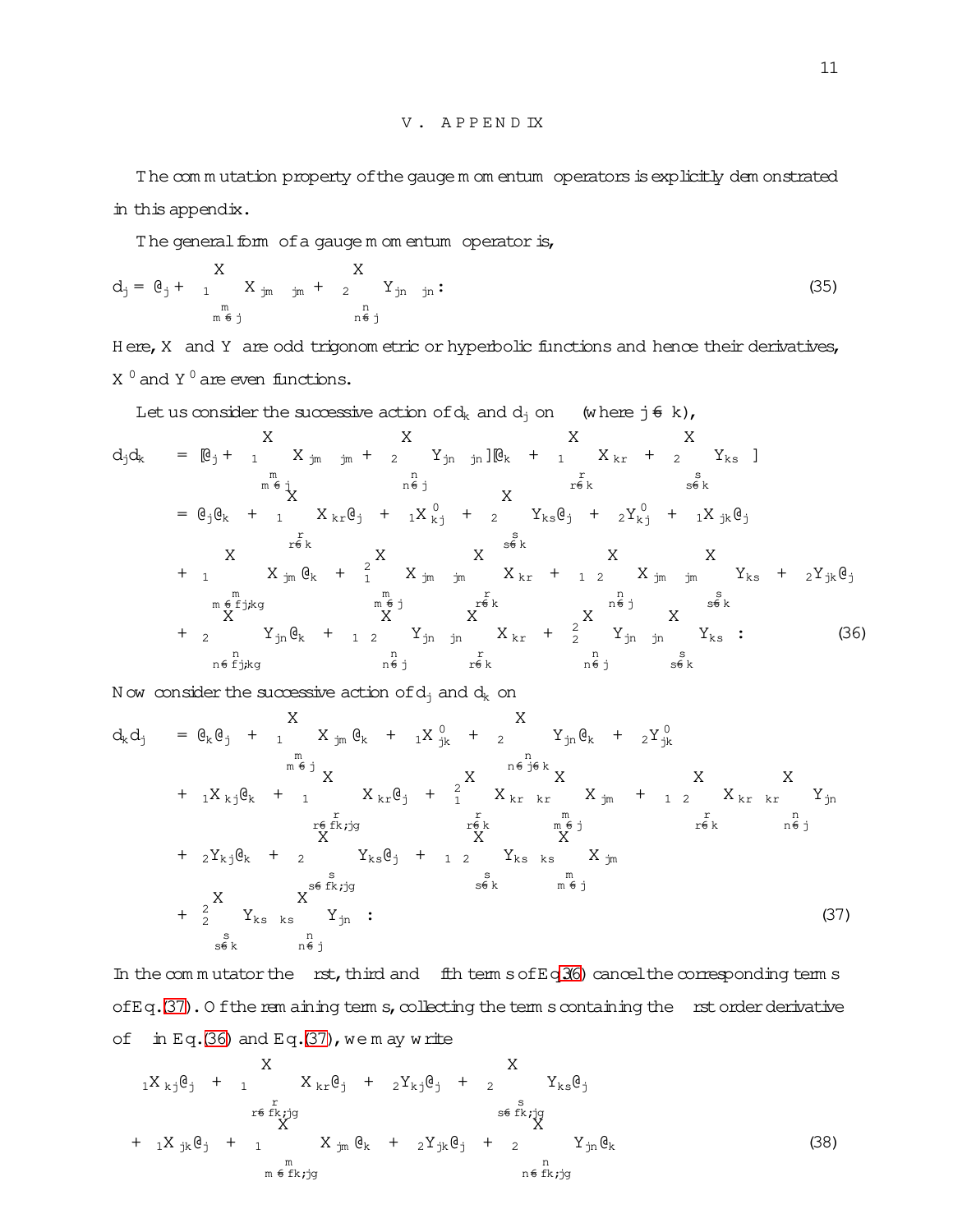<span id="page-11-8"></span>
$$
{}_{1}X_{jk}\mathbf{e}_{k} + {}_{2}X_{jm}\mathbf{e}_{k} + {}_{2}Y_{jk} + {}_{2}X_{jm}\mathbf{e}_{k}
$$
\n
$$
{}_{m} \epsilon_{fk,jg}^{m}
$$
\n
$$
{}_{1}X_{kj}\mathbf{e}_{k} + {}_{1}X_{kr}\mathbf{e}_{j} + {}_{2}Y_{kj}\mathbf{e}_{k} + {}_{2}X_{ks}\mathbf{e}_{j}
$$
\n
$$
{}_{r} \epsilon_{fk,jg}
$$
\n
$$
{}_{r} \epsilon_{fk,jg}
$$
\n
$$
{}_{r} \epsilon_{fk,jg}
$$
\n
$$
{}_{s} \epsilon_{fk,jg}
$$
\n
$$
{}_{s} \epsilon_{fk,jg}
$$
\n
$$
(39)
$$

In the above two expressions the rst and the fith term s cancel each other as  $X$  is an odd function. The same holds true for the third and seventh terms.

Finally the rem aining term s in expression (38) i.e., the second, fourth, sixth and eighth cancel with the sixth, second, eighth and fourth tem s respectively of expression (39) upon commutation.

Now we are left with the terms containing  $\frac{2}{1}$ ;  $\frac{2}{2}$  and  $\frac{1}{1}$  in the expression of the commutator. The coe cient of  $\frac{2}{1}$  is given by

 $\begin{array}{cccc}\nX & & X \\
X & & K & & X \\
& X_{\text{kr}} & & X_{\text{jm}}\n\end{array} \,:\,$ X X  $X_{\text{im}}$   $\dot{m}$   $X_{\text{kr}}$  $m \nleftrightarrow j$ r<br>r<del>6</del> k r<br>r<del>fi</del>k ⊥⊪<br>m€i

This term vanishes because of the symmetry in the indices j and k. By the same argument the coe cients of  $\frac{2}{2}$  and  $\frac{1}{1}$  also vanish. Hence it is proved that the gauge m om entum operators  $d_j$ ,  $d_k$  m utually commute for  $j$ ;  $k = 1$ ; :: N.

### A cknow ledgm ent

AC wishes to acknow ledge the Council of Scienti c and Industrial Research, India (CSIR) for fellow ship support.

E lectronic address: sray@ phys.jdvu ac.in

- <span id="page-11-1"></span><span id="page-11-0"></span><sup>Y</sup> E lectronic address: jkphy@caluniv.ac.in
- <span id="page-11-2"></span><sup>1</sup> F.D.M. Haldane, J. Phys C 14 (1981) 2585.
- <span id="page-11-3"></span> $2 F.D.M.$  Haldane, Phys. Rev. Lett. 47 (1981) 1840; E matum: F.D. Haldane, Phys. Rev. Lett. 48 (1982) 569.
- <span id="page-11-4"></span> $3\,$  A. Gorsky and N. Nekrasov, Nucl. Phys B 414 (1994) 213.
- <span id="page-11-5"></span><sup>4</sup> J.A.M inahan and A.P.Polychronakos, Phys.Lett. B 326 (1994) 288.
- <span id="page-11-6"></span> $5$  A.P.Polychronakos, Phys.Rev.Lett.74 (1995) 5153.
- <span id="page-11-7"></span> $6 F. J.D yson, J.M ath.Phys. 3 (1962) 140, 157, 166.$